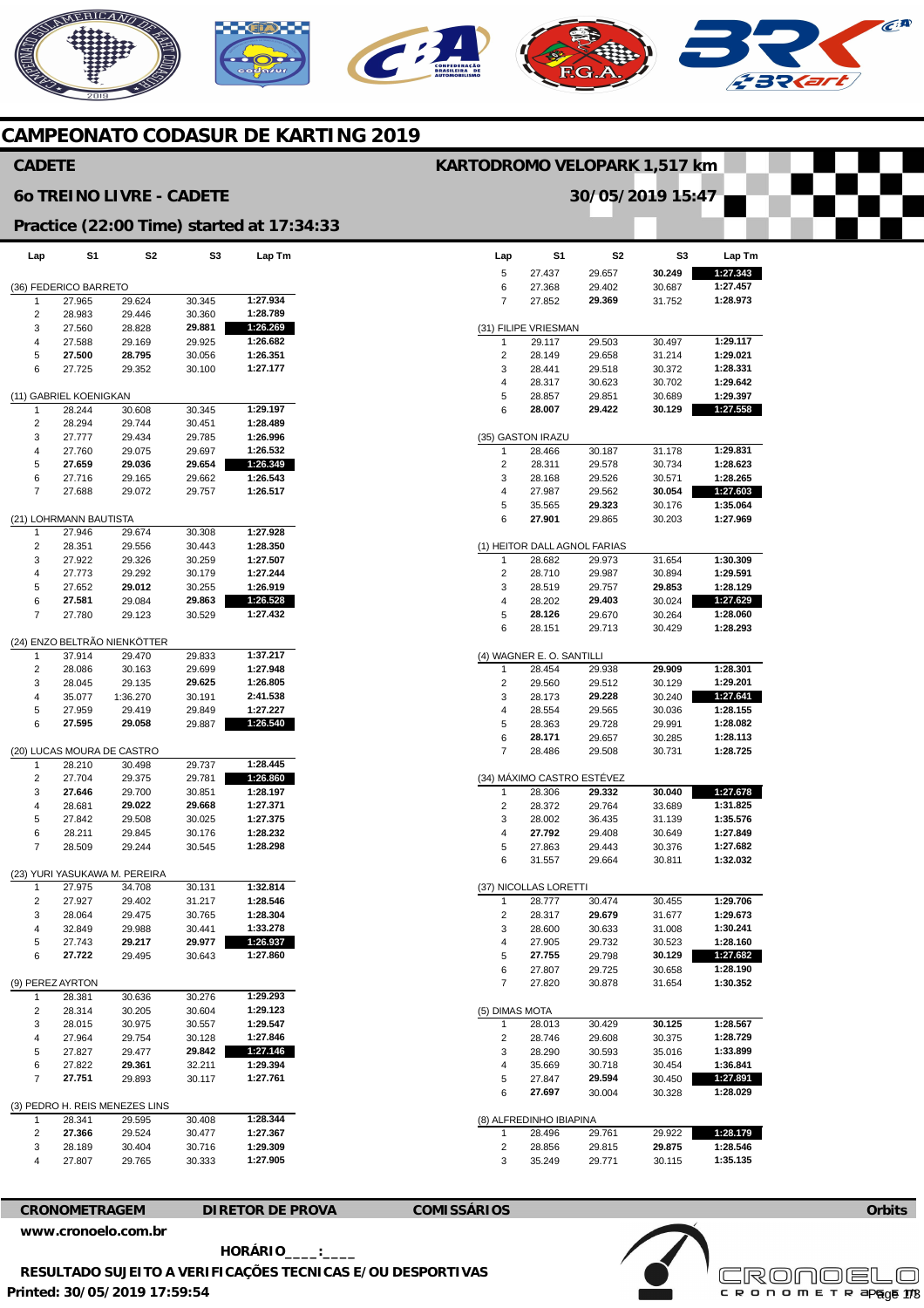# NERICANO  $\epsilon$ **A**

# **CAMPEONATO CODASUR DE KARTING 2019**

## **CADETE**

#### **6o TREINO LIVRE - CADETE**

#### **KARTODROMO VELOPARK 1,517 km**

**30/05/2019 15:47** 

**Practice (22:00 Time) started at 17:34:33** 

|                 |                                         |                  |    | Practice (22:00 Time) started at |                      | 17:    |  |  |  |  |  |
|-----------------|-----------------------------------------|------------------|----|----------------------------------|----------------------|--------|--|--|--|--|--|
| Lap             | S1                                      |                  | S2 | S3                               |                      | Lap Tm |  |  |  |  |  |
| 4               | 34.669                                  | 30.385           |    | 30.326                           | 1:35.380             |        |  |  |  |  |  |
| 5               | 28.438                                  | 30.342           |    | 30.474                           | 1:29.254             |        |  |  |  |  |  |
| 6               | 28.339                                  | 29.718           |    | 30.381                           | 1:28.438             |        |  |  |  |  |  |
|                 | (30) JOÃO PEDRO MARTINS JO              |                  |    |                                  |                      |        |  |  |  |  |  |
| 1               | 28.242                                  | 29.834           |    | 30.122                           | 1:28.198             |        |  |  |  |  |  |
| 2               | 28.466                                  | 29.828           |    | 30.316                           | 1:28.610             |        |  |  |  |  |  |
| 3               | 28.414                                  | 29.921           |    | 30.548                           | 1:28.883             |        |  |  |  |  |  |
| 4               | 28.154                                  | 29.851           |    | 30.500                           | 1:28.505             |        |  |  |  |  |  |
| 5               | 28.578                                  | 29.955           |    | 30.493                           | 1:29.026             |        |  |  |  |  |  |
| 6               | 29.352                                  | 29.932           |    | 31.197                           | 1:30.481             |        |  |  |  |  |  |
| (28) FIRAS FAHS |                                         |                  |    |                                  |                      |        |  |  |  |  |  |
| 1               | 29.027                                  | 30.243           |    | 30.880                           | 1:30.150             |        |  |  |  |  |  |
| 2               | 29.543                                  | 30.092           |    | 30.991                           | 1:30.626             |        |  |  |  |  |  |
| 3               | 28.387                                  | 29.817           |    | 30.671                           | 1:28.875             |        |  |  |  |  |  |
| 4               | 28.588                                  | 29.524           |    | 30.199                           | 1:28.311             |        |  |  |  |  |  |
| 5               | 28.196                                  | 29.728           |    | 30.442                           | 1:28.366             |        |  |  |  |  |  |
| 6               | 28.602                                  | 29.767           |    | 30.606                           | 1:28.975             |        |  |  |  |  |  |
| 7               | 28.173                                  | 29.739           |    | 30.948                           | 1:28.860             |        |  |  |  |  |  |
|                 | (22) PEDRO MARRIEZCURRENA.              |                  |    |                                  |                      |        |  |  |  |  |  |
| 1               | 38.370                                  | 30.948           |    | 30.018                           | 1:39.336             |        |  |  |  |  |  |
| 2               | 37.832                                  | 30.962           |    | 30.731                           | 1:39.525             |        |  |  |  |  |  |
| 3               | 28.826                                  | 30.352           |    | 30.284                           | 1:29.462             |        |  |  |  |  |  |
| 4               | 28.036<br>28.443                        | 30.057           |    | 30.274                           | 1:28.367<br>1:28.959 |        |  |  |  |  |  |
| 5<br>6          | 28.575                                  | 30.006<br>29.740 |    | 30.510<br>30.701                 | 1:29.016             |        |  |  |  |  |  |
|                 |                                         |                  |    |                                  |                      |        |  |  |  |  |  |
|                 | (10) PANETTA SANTINO                    |                  |    |                                  |                      |        |  |  |  |  |  |
| 1               | 30.409                                  | 29.872           |    | 30.781                           | 1:31.062             |        |  |  |  |  |  |
| 2               | 28.611                                  | 30.068           |    | 30.627                           | 1:29.306             |        |  |  |  |  |  |
| 3               | 28.169                                  | 29.902           |    | 30.517                           | 1:28.588             |        |  |  |  |  |  |
| 4               | 28.246                                  | 29.848           |    | 30.748                           | 1:28.842             |        |  |  |  |  |  |
| 5               | 28.398                                  | 30.226           |    | 30.933                           | 1:29.557             |        |  |  |  |  |  |
| 6               | 28.128                                  | 30.755           |    | 31.216                           | 1:30.099             |        |  |  |  |  |  |
| 7               | 28.966                                  | 29.859           |    | 30.943                           | 1:29.768             |        |  |  |  |  |  |
|                 | (12) DIANDA MARCO                       |                  |    |                                  |                      |        |  |  |  |  |  |
| 1<br>2          | 28.368                                  | 29.857<br>29.472 |    | 38.655                           | 1:36.880<br>1:28.615 |        |  |  |  |  |  |
| 3               | 28.127<br>28.421                        | 29.891           |    | 31.016<br>38.731                 | 1:37.043             |        |  |  |  |  |  |
| 4               | 39.720                                  | 29.792           |    | 30.669                           | 1:40.181             |        |  |  |  |  |  |
| 5               | 28.107                                  | 29.636           |    | 31.241                           | 1:28.984             |        |  |  |  |  |  |
| 6               | 28.494                                  | 29.793           |    | 30.787                           | 1:29.074             |        |  |  |  |  |  |
|                 |                                         |                  |    |                                  |                      |        |  |  |  |  |  |
|                 | (38) GUILHERME FAVARETE                 |                  |    |                                  |                      |        |  |  |  |  |  |
| 1<br>2          | 28.875<br>28.709                        | 30.286<br>29.752 |    | 30.500<br>30.696                 | 1:29.661<br>1:29.157 |        |  |  |  |  |  |
| 3               | 28.790                                  | 30.081           |    | 30.549                           | 1:29.420             |        |  |  |  |  |  |
| 4               | 28.520                                  | 31.026           |    | 30.930                           | 1:30.476             |        |  |  |  |  |  |
| 5               | 28.840                                  | 29.633           |    | 30.589                           | 1:29.062             |        |  |  |  |  |  |
| 6               | 29.138                                  | 30.277           |    | 33.808                           | 1:33.223             |        |  |  |  |  |  |
| 7               | 28.659                                  | 29.915           |    | 31.113                           | 1:29.687             |        |  |  |  |  |  |
|                 |                                         |                  |    |                                  |                      |        |  |  |  |  |  |
| 1               | (40) PAULO S. WILLEMANN FILHO<br>28.407 | 29.705           |    | 31.166                           | 1:29.278             |        |  |  |  |  |  |
| 2               | 28.701                                  | 29.963           |    | 30.497                           | 1:29.161             |        |  |  |  |  |  |
| 3               | 28.708                                  | 30.119           |    | 31.064                           | 1:29.891             |        |  |  |  |  |  |
| 4               | 42.782                                  | 30.940           |    | 30.692                           | 1:44.414             |        |  |  |  |  |  |
| 5               | 28.501                                  | 30.604           |    | 31.666                           | 1:30.771             |        |  |  |  |  |  |
| 6               | 29.171                                  | 30.494           |    | 31.293                           | 1:30.958             |        |  |  |  |  |  |
|                 | (32) GONÇALO JUNG SCHERER               |                  |    |                                  |                      |        |  |  |  |  |  |
| 1               | 29.872                                  | 29.957           |    | 30.842                           | 1:30.671             |        |  |  |  |  |  |
| 2               | 29.597                                  | 30.855           |    | 31.257                           | 1:31.709             |        |  |  |  |  |  |

| Lap                           | S1                          | S2                              | S3     | Lap Tm   |  |  |  |  |
|-------------------------------|-----------------------------|---------------------------------|--------|----------|--|--|--|--|
| 3                             | 29.040                      | 1:28.508                        | 30.667 | 2:28.215 |  |  |  |  |
| 4                             | 28.318                      | 30.125                          | 31.031 | 1:29.474 |  |  |  |  |
| 5                             | 28.597                      | 30.109                          | 30.827 | 1:29.533 |  |  |  |  |
| 6                             | 28.769                      | 30.220                          | 30.618 | 1:29.607 |  |  |  |  |
|                               |                             |                                 |        |          |  |  |  |  |
|                               |                             | (6) CARLOS F. BOZO RODRIGUEZ    |        |          |  |  |  |  |
| 1                             | 29.579                      | 29.832                          | 31.424 | 1:30.835 |  |  |  |  |
| 2                             | 28.802                      | 29.806                          | 30.909 | 1:29.517 |  |  |  |  |
| 3                             | 47.408                      | 30.352                          | 30.568 | 1:48.328 |  |  |  |  |
| 4                             | 28.183                      | 36.470                          | 30.786 | 1:35.439 |  |  |  |  |
| 5                             | 29.550                      | 29.662                          | 30.803 | 1:30.015 |  |  |  |  |
| 6                             | 28.631                      | 29.824                          | 31.124 | 1:29.579 |  |  |  |  |
|                               |                             |                                 |        |          |  |  |  |  |
|                               | (41) AUGUSTO TONIOLO        |                                 |        |          |  |  |  |  |
| 1                             | 29.749                      | 30.350                          | 31.599 | 1:31.698 |  |  |  |  |
| 2                             | 28.696                      | 30.234                          | 30.829 | 1:29.759 |  |  |  |  |
| 3                             | 28.629                      | 30.187                          | 31.019 | 1:29.835 |  |  |  |  |
| 4                             | 28.588                      | 29.650                          | 31.431 | 1:29.669 |  |  |  |  |
| 5                             | 28.632                      | 30.142                          | 30.774 | 1:29.548 |  |  |  |  |
| 6                             | 28.567                      | 30.078                          | 31.049 | 1:29.694 |  |  |  |  |
|                               |                             |                                 |        |          |  |  |  |  |
|                               | (14) ANGELO NUGNES          |                                 |        |          |  |  |  |  |
| 1                             | 29.175                      | 30.531                          | 31.916 | 1:31.622 |  |  |  |  |
| 2                             | 29.517                      | 31.005                          | 31.238 | 1:31.760 |  |  |  |  |
| 3                             | 28.623                      | 30.655                          | 31.368 | 1:30.646 |  |  |  |  |
| 4                             | 29.117                      | 30.117                          | 31.041 | 1:30.275 |  |  |  |  |
| 5                             | 28.870                      | 30.233                          | 30.915 | 1:30.018 |  |  |  |  |
| 6                             | 28.660                      | 30.063                          | 31.311 | 1:30.034 |  |  |  |  |
|                               |                             |                                 |        |          |  |  |  |  |
| (7)                           | <b>CLEMENTE HUERTA RAAB</b> |                                 |        |          |  |  |  |  |
| 1                             | 30.500                      | 30.459                          | 31.688 | 1:32.647 |  |  |  |  |
| 2                             | 29.829                      | 30.422                          | 32.149 | 1:32.400 |  |  |  |  |
| 3                             | 29.250                      | 30.043                          | 30.881 | 1:30.174 |  |  |  |  |
| 4                             | 34.939                      | 30.884                          | 31.173 | 1:36.996 |  |  |  |  |
| 5                             | 29.720                      | 30.118                          | 31.037 | 1:30.875 |  |  |  |  |
| 6                             | 28.935                      | 30.368                          | 31.328 | 1:30.631 |  |  |  |  |
|                               |                             |                                 |        |          |  |  |  |  |
|                               |                             | (25) ROMULLO HENRIQUE RIBAS     |        |          |  |  |  |  |
| 1                             | 29.364                      | 30.107                          | 31.042 | 1:30.513 |  |  |  |  |
| 2                             | 29.012                      | 30.342                          | 31.333 | 1:30.687 |  |  |  |  |
| 3                             | 29.446                      | 30.451                          | 31.366 | 1:31.263 |  |  |  |  |
| 4                             | 29.366                      | 30.773                          | 31.402 | 1:31.541 |  |  |  |  |
| 5                             | 29.149                      | 30.800                          | 31.205 | 1:31.154 |  |  |  |  |
| 6                             | 29.320                      | 30.104                          | 31.101 | 1:30.525 |  |  |  |  |
|                               |                             |                                 |        |          |  |  |  |  |
|                               |                             | (2) MIGUEL M. A. PINTO COELHO   |        |          |  |  |  |  |
| 1                             | 29.841                      | 30.503                          | 31.168 | 1:31.512 |  |  |  |  |
| 2                             | 29.258                      | 30.549                          | 30.929 | 1:30.736 |  |  |  |  |
| 3                             | 29.656                      | 31.142                          | 31.146 | 1:31.944 |  |  |  |  |
| 4                             | 29.758                      | 31.188                          | 31.461 | 1:32.407 |  |  |  |  |
| 5                             | 29.895                      | 30.581                          | 31.657 | 1:32.133 |  |  |  |  |
| 6                             | 29.319                      | 30.232                          | 31.650 | 1:31.201 |  |  |  |  |
|                               |                             |                                 |        |          |  |  |  |  |
|                               |                             | (39) REGYS R. G. DE MATOS FILHO |        |          |  |  |  |  |
| 1                             | 30.105                      | 30.947                          | 32.411 | 1:33.463 |  |  |  |  |
| 2                             | 29.021                      | 31.290                          | 32.215 | 1:32.526 |  |  |  |  |
| 3                             | 29.420                      | 30.953                          | 31.824 | 1:32.197 |  |  |  |  |
| 4                             | 29.112                      | 31.014                          | 31.348 | 1:31.474 |  |  |  |  |
| 5                             | 29.518                      | 31.237                          | 31.976 | 1:32.731 |  |  |  |  |
| 6                             | 29.751                      | 31.059                          | 31.425 | 1:32.235 |  |  |  |  |
|                               |                             |                                 |        |          |  |  |  |  |
| (33) BENJAMIN CHIRIBAO CLARES |                             |                                 |        |          |  |  |  |  |
| 1                             | 29.860                      | 31.187                          | 32.569 | 1:33.616 |  |  |  |  |
| 2                             | 29.243                      | 37.736                          | 32.769 | 1:39.748 |  |  |  |  |

**[www.cronoelo.com.br](http://www.cronoelo.com.br)** 

**CRONOMETRAGEM DIRETOR DE PROVA COMISSÁRIOS** 

3 4 **29.121**  29.461

**30.344**  30.513



32.111 **1:31.576** 

**1:32.308** 

32.334

**Printed: 30/05/2019 17:59:54 HORÁRIO\_\_\_\_:\_\_\_\_ RESULTADO SUJEITO A VERIFICAÇÕES TECNICAS E/OU DESPORTIVAS**  **Orbits**